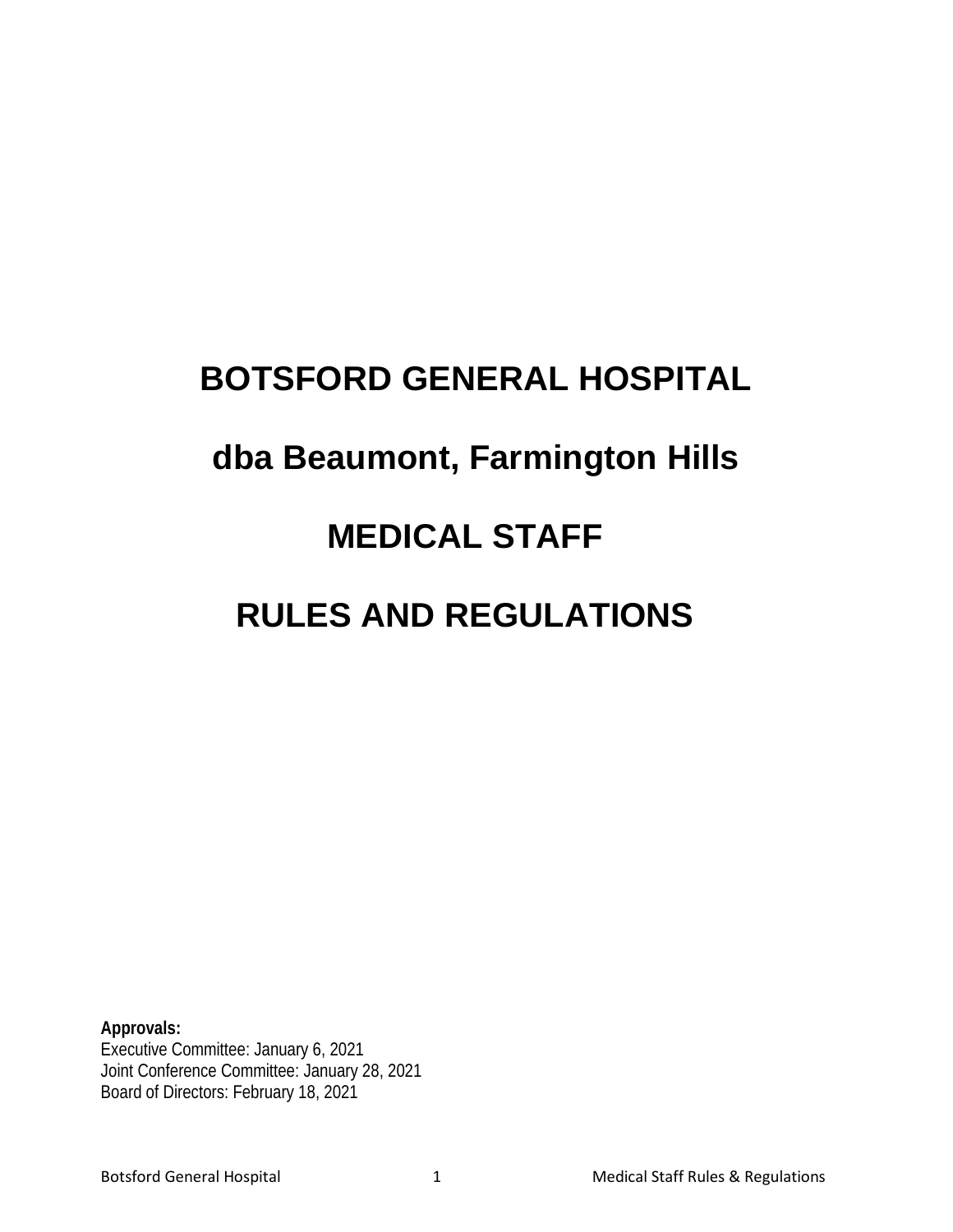- 1. Only patients requiring in-patient procedures and services may be admitted to the Hospital.
- 2. Patients to be admitted to the Hospital shall have a provisional diagnosis.
- 3. All physician orders shall be in writing or as Computerized Provider Order Entry within the Hospital's sanctioned Hospital Information System on the patient's chart, and shall be dated, timed and signed. Verbal orders are permissible but should be used on a very limited basis. An order given via telephone to a nurse or registered dietician shall be countersigned, including date/time, by the attending physician within 48 hours. If the attending physician is unable to sign the order within 48 hours, it is acceptable for a covering physician to co-sign the verbal/telephone order. A non-physician may not cosign an attending physician's order.
- 4. A history and physical shall be completed for each patient, by a physician or other qualified individual in accordance with State law and Hospital policy, no more than 30 days before or within 24 hours after admission. The admitting physician shall be responsible for the content of the H&P and must reexamine the patient and concur with the initial H&P and/or augment with updated findings within 24 hours of admission or prior to any surgical procedure or outpatient procedure that requires anesthesia or sedation. This documentation must be placed in the medical record within 24 hours of admission and in all surgical and outpatient instances, prior to the procedure.
- 5. The admitting physician is responsible for the admitting orders and the content of the admit note.
- 6. All patient records are the property of the Hospital and shall not be removed from the premises without administrative permission. In the event of readmission of patient, all prior records shall be available for the use of the attending physician and consultants.
- 7. Access to all medical records, for purpose of medical review, may be given to a medical staff member, consistent with the peer review process and in strict confidence consistent with applicable State and Federal regulations.
- 8. Consultation with recommendations or with management by the appropriate specialty department shall be obtained for adequate care of the patient. The attending physician is responsible for requesting a consultation and there should be documentation of the indications for the consult. It shall be understood that in all life-threatening conditions, where consultation is indicated, consultation with management will be mandatory in the appropriate specialty. Patients who require consultation shall have such consultation within a reasonable time, but generally no later than 24 hours from the time the consultant is notified. If there is a question in judgment as to whether the condition being treated is a life-threatening situation, the specialist shall assume management and the case in question be brought to the appropriate departments and the Medical Director. All consults ordered shall be considered an order to 'consult and manage', unless otherwise specified.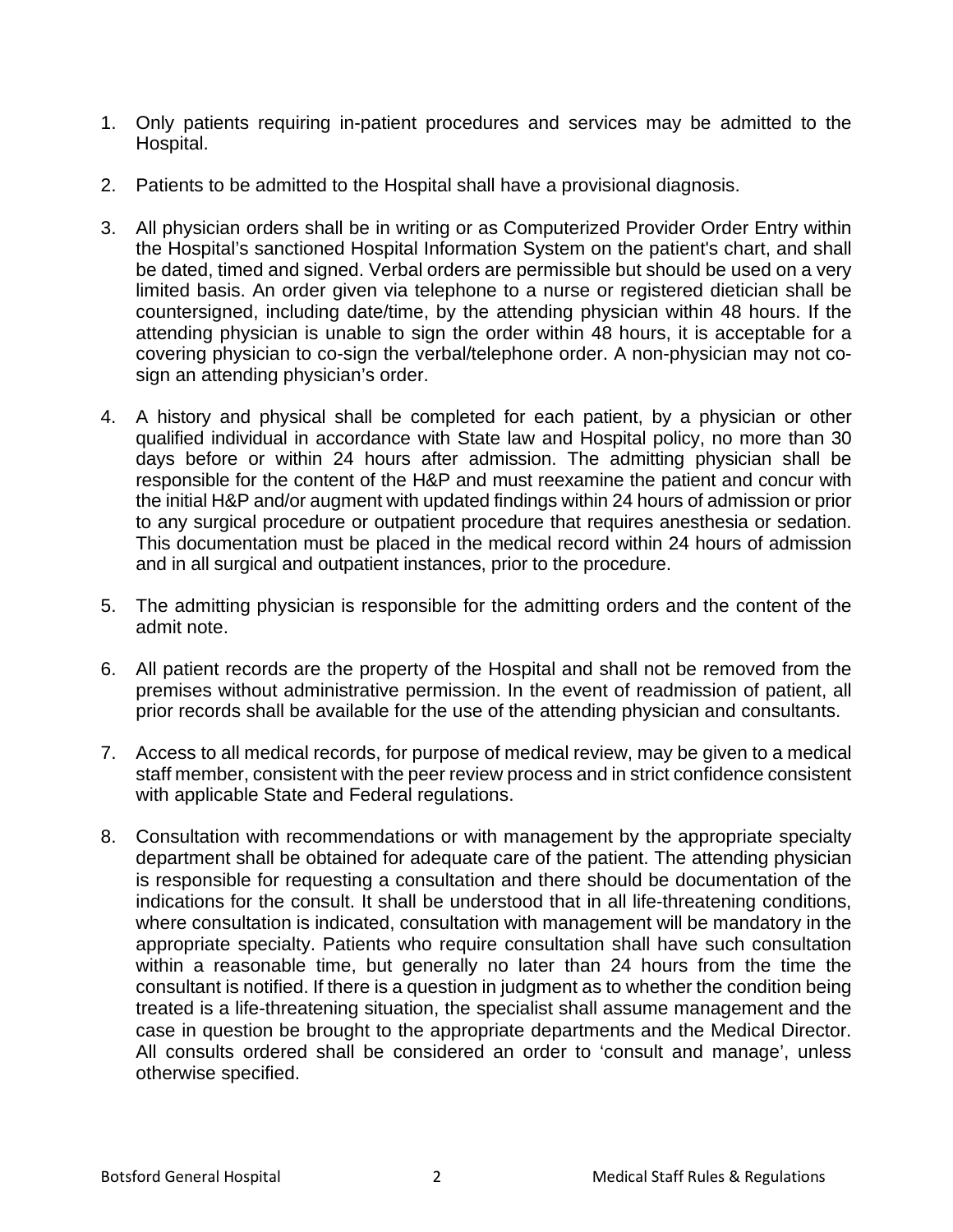- 9. Consultation with one (1) or more qualified members of the Department of Obstetrics/Gynecology shall be mandatory for all hysterectomies performed under the age of thirty (30), unless a previously approved second opinion is available and on the chart. An exception shall be made in the case of an emergency, in which case the doctor's progress note will be so documented.
- 10. Autopsy for educational purposes shall be encouraged in cases of death occurring after 24 hours of admission to the Beaumont, Farmington Hills facility where postmortem examination will reasonably enhance medical knowledge. An autopsy may not be performed unless written consent is obtained from a legally proper representative of the deceased. The Michigan Statute regarding consent for autopsy states:

M.C.L.A. 333.2855, Sec. 2855

- 1. Except as otherwise provided by law, an autopsy, post-mortem, or dissection shall not be performed upon a dead body except by a physician, who has been granted consent therefore by whichever one of the following assumes custody of the body for purposes of burial: parent, surviving spouse, guardian, next of kin, or a person charged by law with the responsibility for burial. If two (2) or more such persons assume custody of the body, the consent of one (1) is sufficient. This section does not prevent the ordering of autopsies or post-mortems by a medical examiner or a local health officer.
- 2. This section does not apply to a department of anatomy in a school of medicine in this state, or to an autopsy, post-mortem, or dissection performed pursuant and under the authority of other law.
- 3. A local health officer may order an autopsy where necessary to carry out the functions vested in a local health department by this code.

Questions regarding persons to sign consents shall be directed to Administration. All elective autopsies will be performed under the jurisdiction of the Hospital Pathologist. An authorized autopsy may not be performed by the Hospital Pathologist if an infectious disease hazard exceeds the containment rating of the morgue and may endanger hospital personnel.

- 11.All medications used by any patient in the Hospital must be dispensed by or under the supervision of the Hospital Pharmacy.
- 12.The use of Federal Drug Administration approved investigational drugs in the Hospital must be approved and monitored by the Research Review Committee and by the appropriate department.
- 13.No photograph shall be taken of a patient without a written consent of that patient or his legal representative.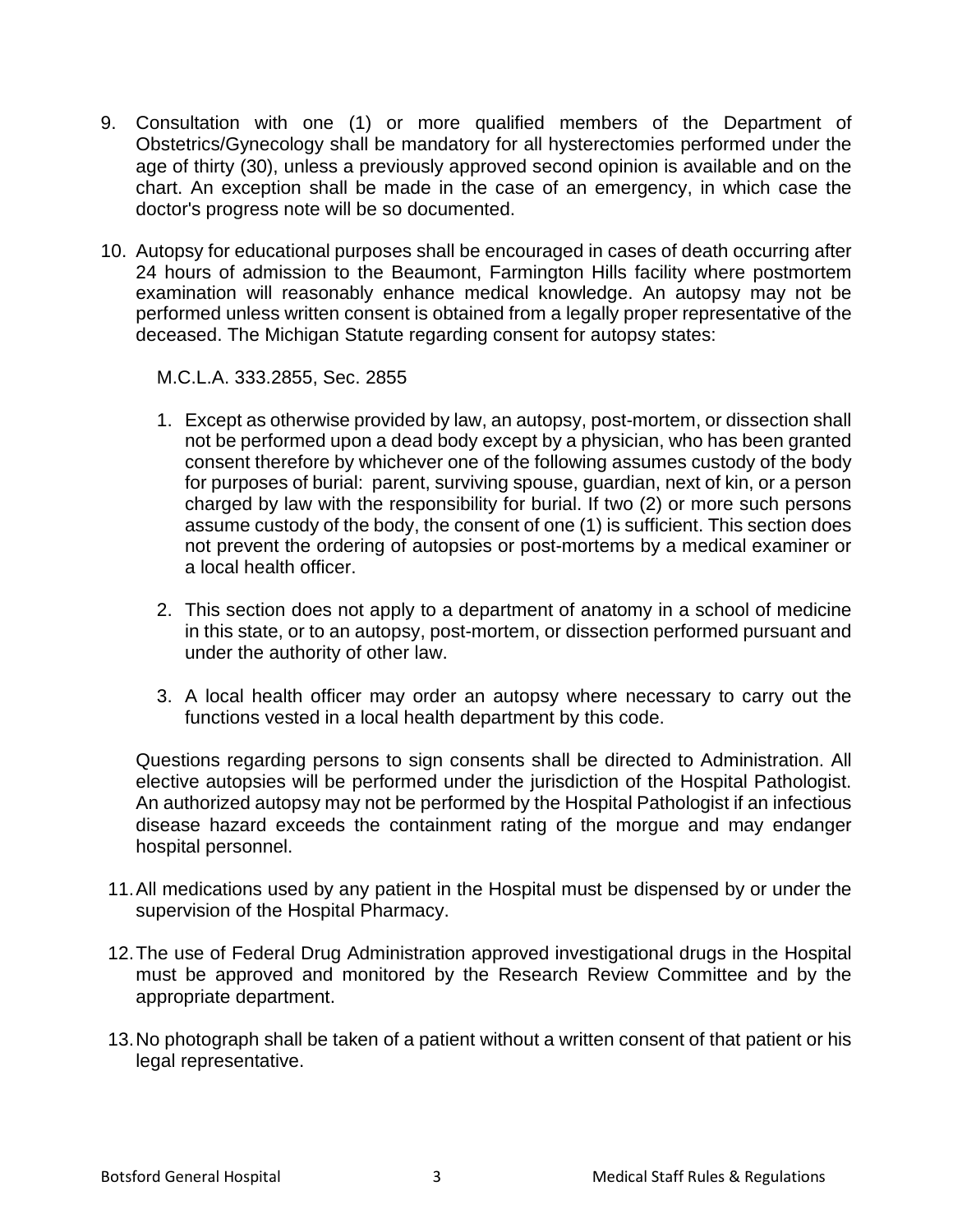- 14.Each member of the Medical Staff shall be charged with the completion of his medical records within thirty (30) days of a patient's discharge from the Hospital. Failure to comply with this requirement may result in suspension of privileges as per the existing policy.
- 15.Reports on all procedures, surgical or obstetrical, are to be dictated within twenty-four (24) hours of performing that procedure.
- 16.The patient may be admitted to the Hospital in the name of only one (1) physician as the attending physician.
- 17.All admitted patients must be seen by the attending physician that is a member of the Medical Staff or designee at least once daily. Furthermore, the attending physician, or designee, must be available at all times to address any patient care issues for patients assigned to him/her.
- 18.Abbreviations in admitting diagnosis and in final diagnosis will not be acceptable.
- 19.The attending physician is at all times responsible for the care of the patient. The attending physician may, upon written order on the patient's chart, authorize another member of the staff to participate in the care of the patient. The attending physician remains in charge of the patient; is responsible for the completion of the chart, unless he specifically, with the consent of the patient, transfers the patient to another attending physician. A consultant may not write orders on the patient's chart unless the consultant is asked to participate in, or to manage, the patient's care. The consultant must document his opinion and write his recommendation(s) for diagnostic and therapeutic purposes. The responsibility for accepting and carrying out the recommendation(s) remains with the attending physician, unless otherwise documented. The documented opinions and recommendations must remain as part of the patient's chart.
- 20.The attending surgeon is responsible for seeing that all tissue removed at operation be properly identified and sent to the Pathology Department for examination. The Department of Laboratory Medicine may define tissues exempt from examination.
- 21.The Hospital Chief Executive Officer shall designate an Authorized Representative to report adverse actions and query the National Practitioner Data Bank (Data Bank). Such Authorized Representative shall act as follows:
	- a. The Hospital Authorized Representative shall report within fifteen (15) days any professional review action that adversely affects the clinical privileges of a staff physician, dentist, podiatrist or psychologist for a period longer than thirty (30) days to the Data Bank.
	- b. The Hospital Authorized Representative shall notify the Board of Osteopathic Medicine and Surgery or the Board of Medicine of the Board of Dentistry or the Board of Podiatric Medicine and Surgery, or the Board of Psychology within fifteen (15) days of the date of the professional review action set forth in Rule 23.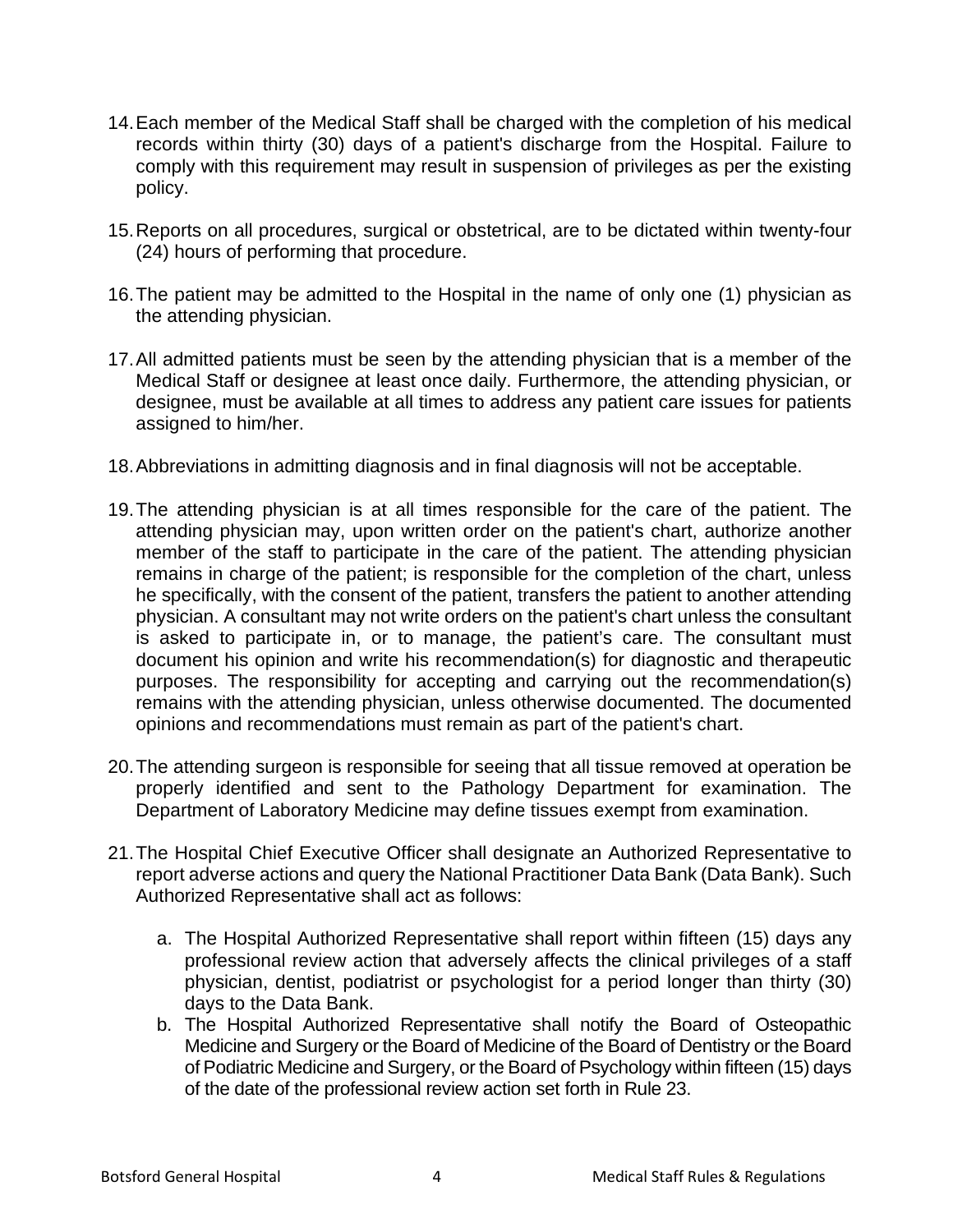- c. The Hospital Authorized Representative shall report the voluntary surrender of medical staff membership or clinical privileges of a physician, dentist, podiatrist or psychologist to the above referenced appropriate state board if the physician, dentist, podiatrist or psychologist is under investigation for possible incompetence or improper professional conduct or the surrender is in lieu of an investigation.
- d. The Hospital Authorized Representative shall report revisions of professional review actions to the above referenced appropriate state board.
- 22.The Hospital Authorized Representative shall query the Data Bank for all new applicants to the Medical Staff or for clinical privileges at the Hospital and at least every two (2) years for physicians, dentists, and other health care practitioners who are on the Medical Staff or who have clinical privileges at the Hospital.
- 23.Patients admitted for ambulatory and podiatric surgery must have a history and physical performed by a qualified member of the Medical Staff.
- 24.Patients admitted to the Hospital by a Podiatrist must be medically managed by a qualified member of the Medical Staff (D.O. or M.D.) who has been granted such privileges by the Governing Board of the Hospital.
- 25.Patients admitted to the Critical Care Complex shall have mandatory consultation and daily participation by a critical care physician, unless specifically exempted by Hospital Policy.
- 26.Patients admitted to the Critical Care Complex by a member of the Department of Family Medicine must have specialty consultation to assume management of the patient care while the patient is in the Critical Care Complex.
- 27.Allied Health Practitioners (advance practice nurse, CRNA, or physician assistant) employed and/or credentialed by the Hospital may provide patient care services in accordance with the specified services approved for their job category by the Executive Committee and/or maintained by the Hospital's Human Resource Department in appropriate position descriptions.
- 28.Physicians participating in on-call schedules for Emergency Department coverage must reside in a geographic location that allows no more than 30-minute response time in emergencies*.*
- 29.Physicians are prohibited from splitting fees for professional services provided to patients.
- 30.The emergency admission category is those patients that require immediate treatment and a delay could result in permanent disability or loss of life.
- 31.The urgent admission category is those patients whose morbidity would be significantly altered if not hospitalized and treated within 24 hours.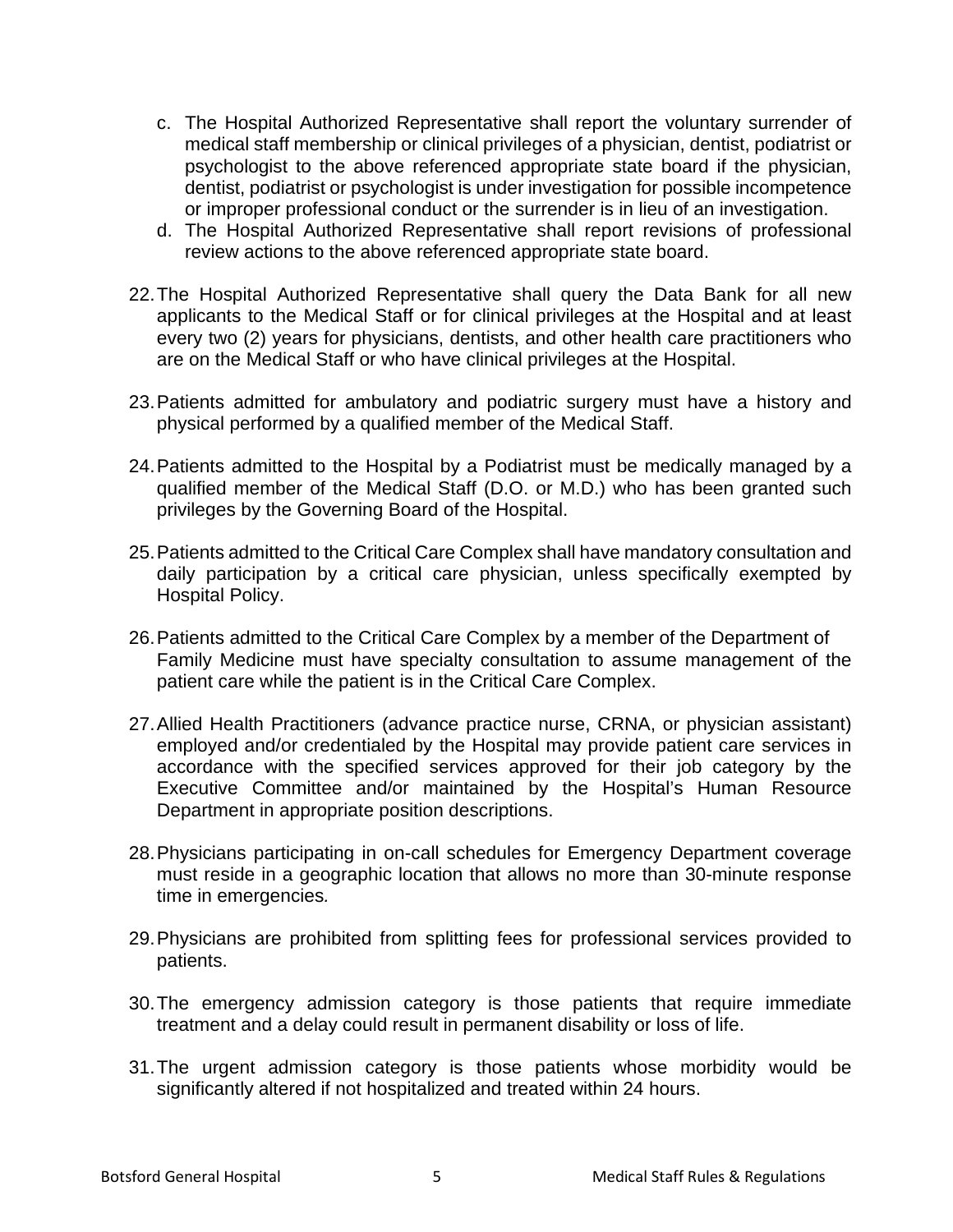- 32.Imaging and nuclear medicine services are performed only upon an order from an appropriately licensed practitioner.
- 33.The licensed healthcare practitioners who are eligible for ordering and overseeing the management of, and approving protocols of, physical therapy, occupational therapy, speech pathology, and rehabilitation services are the following:
	- a.A doctor of osteopathy (DO) or medicine (MD) who may delegate tasks to other qualified health personnel to the extent recognized under Michigan State law and regulatory mechanism , and in accordance with hospital policies and procedures.
	- b.A doctor of podiatric medicine, but only with respect to functions that he/she is legally authorized by the State to perform, and in accordance with hospital policies and procedures.
	- c. A doctor of dental surgery or dental medicine who is legally authorized to practice Dentistry by the State of Michigan and who is acting within the scope of his or her license, and in accordance with hospital policies and procedures.
	- d. A licensed Physician Assistant working with a doctor of osteopathy (DO) or medicine (MD) and who is acting within the scope of his or her license, and in accordance with hospital policies and procedures.
	- e. The Licensed Healthcare Practitioners (as identified in this rule) may initiate the order "Evaluate and Treat" for Rehabilitation (PT/OT/ST) Services. It shall be interpreted that the licensed Therapist for the Rehabilitation Service requested is approved to develop and implement a plan of care within a reasonable time frame to prevent patient care delay.
- 34.Prior to a surgical procedure, a surgical consent form must be signed by the patient or his legal representative. The consent shall be an informed consent and the surgeon, or his qualified designee shall transmit to the patient or his legal representative necessary information regarding the surgical procedure and its risk and complications. Emergency surgery in a life-threatening situation is exempt from this requirement.
- 35.Upon receipt of a completed 'request for application' form (all criteria met), a Hospital representative will provide an application for initial appointment to an applicant upon approval from the Medical Executive Committee members.
- 36.A discharge summary must be completed on all patients within 24 hours of discharge from the hospital, on all patients who are admitted as inpatient or observation, regardless of the length of stay. The discharge summary will follow the template approved by the Medical Executive Committee. The attending physician is responsible for the completion of the discharge summary. The attending physician will be responsible to ensure that all discharge summaries completed by medical students and residents comply with the guidelines.